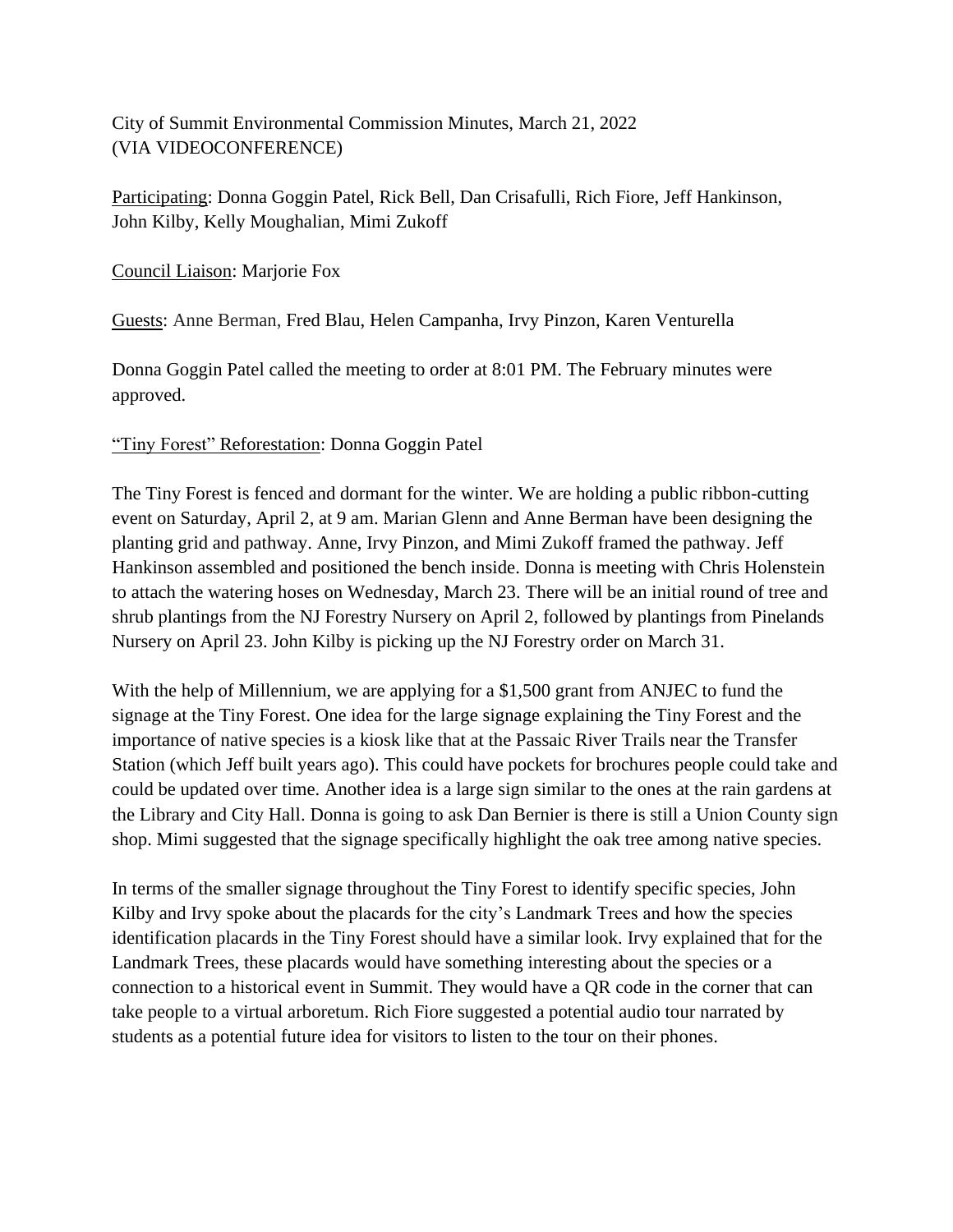### Earth Day Clean-Up: Kelly Moughalian

Earth Day Clean-Up is Saturday, April 2, with Sunday, April 3, as the rain date and alternate date for those who cannot work on Saturday. The clean-up is from 10:00 am until 12 noon on April 2 to allow those who want to attend the Tiny Forest event to do so before heading out to the clean-up sites. Walk-ins are welcome at Briant Park and Martin's Brook Park this year. Donna and Kelly have been coordinating with various individuals and groups to assign sites ahead of the clean-up. Donna, Kelly, David Naidu, and Stella Shen (from Boy Scout Troop 67) met with Dan Bernier and Robert Berns from Union County on Monday, March 21, to walk the Passaic River Trail from Mount Vernon Avenue over to Stanley Ave.

## Recycling Advisory Committee: Mimi Zukoff

At its last meeting a high school student gave a capstone presentation about the environmental injustice issues relating to trash incinerators. In NJ most incinerators are located in communities of color which are also negatively impacted by other environmentally polluting sites.

RAC and Summit Downtown, Inc. continue to explore the possibility of a reusable takeout container initiative. Over 600 people responded to the survey created by Lena Schulz. Several members of RAC and the EC have been approaching restaurants in town with whom they have a relationship to ask them to attend the informational Zoom meeting with DeliverZero. We have had some success so far.

# Shade Tree Advisory Committee: John Kilby

STAC is moving ahead with work on a revised tree ordinance for Summit. The city plans to plant 125 shade trees this Spring. STAC is working with The Summit Conservancy on a project to highlight the Landmark Trees throughout town. STAC's forestry intern is working on the street tree inventory. STAC is meeting with Reeves-Reed Arboretum to begin planning the Fall in Love with Trees lecture series for the Fall. For previously-planted shade trees that no longer need the supporting stakes, volunteers (like the Summit Suckers) are going to remove the tree supports by cutting and removing the stakes. The stakes likely will go to the Transfer Station. Donna is checking with Marian Glenn to see if we can use some of these at the Tiny Forest.

### Multi-Town Environmental Commission Meetings: Donna Goggin Patel

The NJSMA working group topics are energy aggregation; stormwater; climate action plans; green transportation/green fleets; green building and energy efficiency; pollinators/pesticides; environmental justice and zero waste initiatives. The Great Swamp Watershed Association will host the Native Plant sale, and the group expects to sell 21,000 plants this year. More info,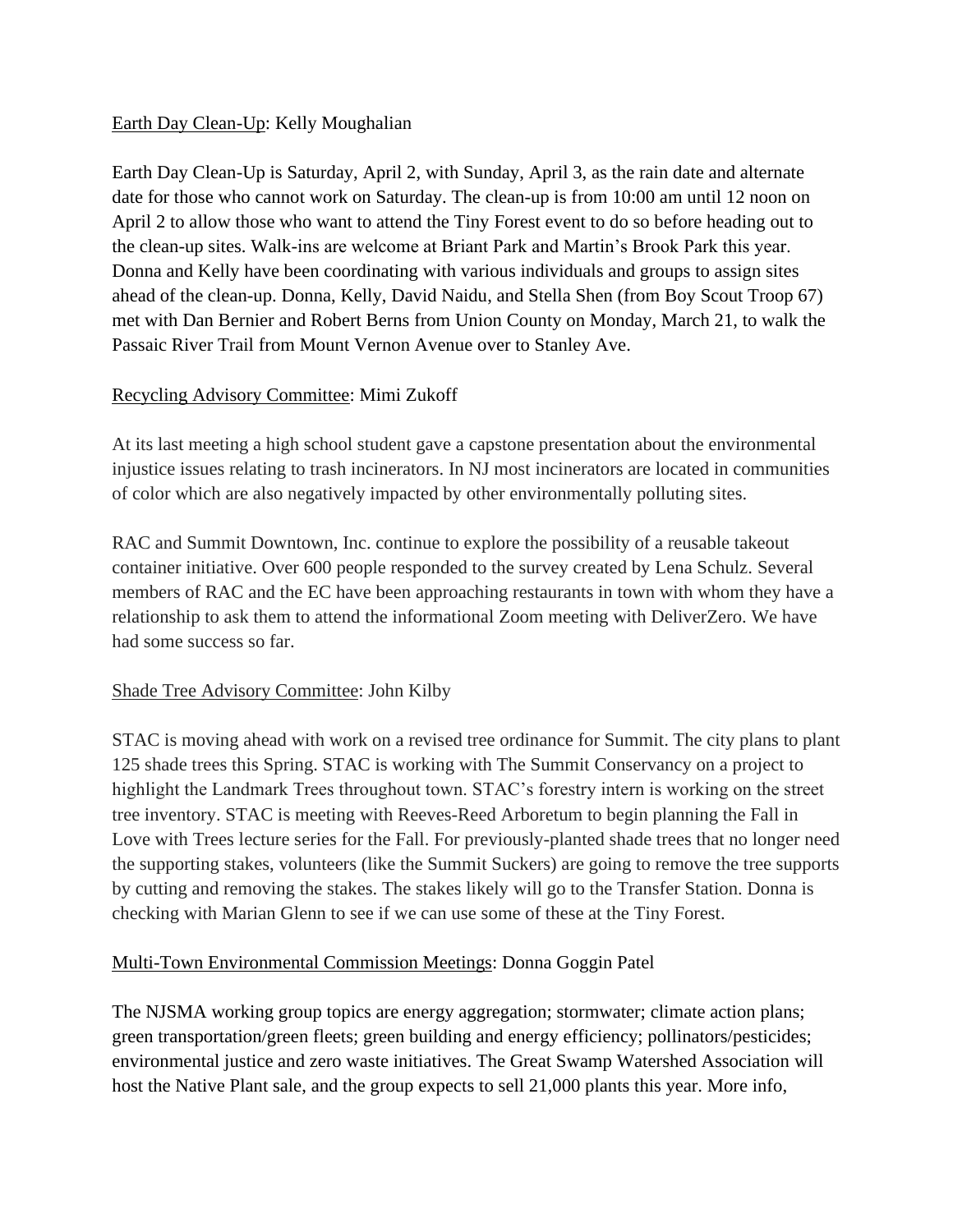including the plant catalog, is available at [https://www.greatswamp.org/native-plant-sale/garden](https://www.greatswamp.org/native-plant-sale/garden-resources/)[resources/.](https://www.greatswamp.org/native-plant-sale/garden-resources/) You can receive links to the recordings of the related Zoom webinars by emailing plantsale@greatswamp.org. The last one will be a kick-off webinar on April 1 at noon. Summit will need many volunteers to assist in preparing, transporting, and handing out orders. The sale will be live from April 1-22. Assembling the orders will take place the last week in April and the pick-up day for Summit will be on Saturday, April 30.

NJSMA met on February 28 to discuss the progress of the various subgroups. SolSmart presented to the group about its free, technical assistance to municipalities to streamline and modernize solar permitting. Donna and Dan Crisafulli have been considering this option.

### Sustainable Jersey: Donna Goggin Patel

Donna continues to meet with Dan Crisafulli, Chris Sprague, Melissa Spurr and Mimi Zukoff to discuss and plan the Sustainable Jersey certification that is due May 22. Summit applied for a Community Energy Plan grant that would provide \$10,000 toward the creation of an energy plan document.

### GreenFaith: Mimi Zukoff

Summit Area GreenFaith Circle is hosting a webinar on Green Investing on April 5 at 7 pm through the Summit Public Library. The speaker is Peter Krull, CEO of Earth Equity Advisors, Ashville NC. [\(https://www.earthequityadvisors.com.](https://www.earthequityadvisors.com/)) You can register at https://summitlibrary.libcal.com/event/8709337.

### Repair Café: Courtney Cordaro

Repair Café will be held on Saturday, March 26, from 11 am - 3 pm, at Christ Church (561 Springfield Ave.). Repairs available include lamps/lighting, electronics, computer repairs, sewing/textiles, jewelry, wooden/furniture and knife sharpening.

### Green Schools: Donna Goggin Patel

If you would like to join the green parent group, please contact [karin.pittle.gale@gmail.com.](mailto:karin.pittle.gale@gmail.com) The next meeting will be via Zoom on Friday, May 6, at 9 AM. Washington School currently has collection bins outside the front entrance for discarded sneakers and printer cartridges. Franklin School and LCJSMS have collection bins to recycle used disposable face masks.

Brayton School is collecting stretched plastic for a Trex collection on a DIY basis. Weigh your plastics, drop them off at a store and then complete this Google form to record their total weight. (https://docs.google.com/forms/d/e/1FAIpQLSfWl8Llc5tTmwXb8SmOFzy5oBa5YwU9IeNAL